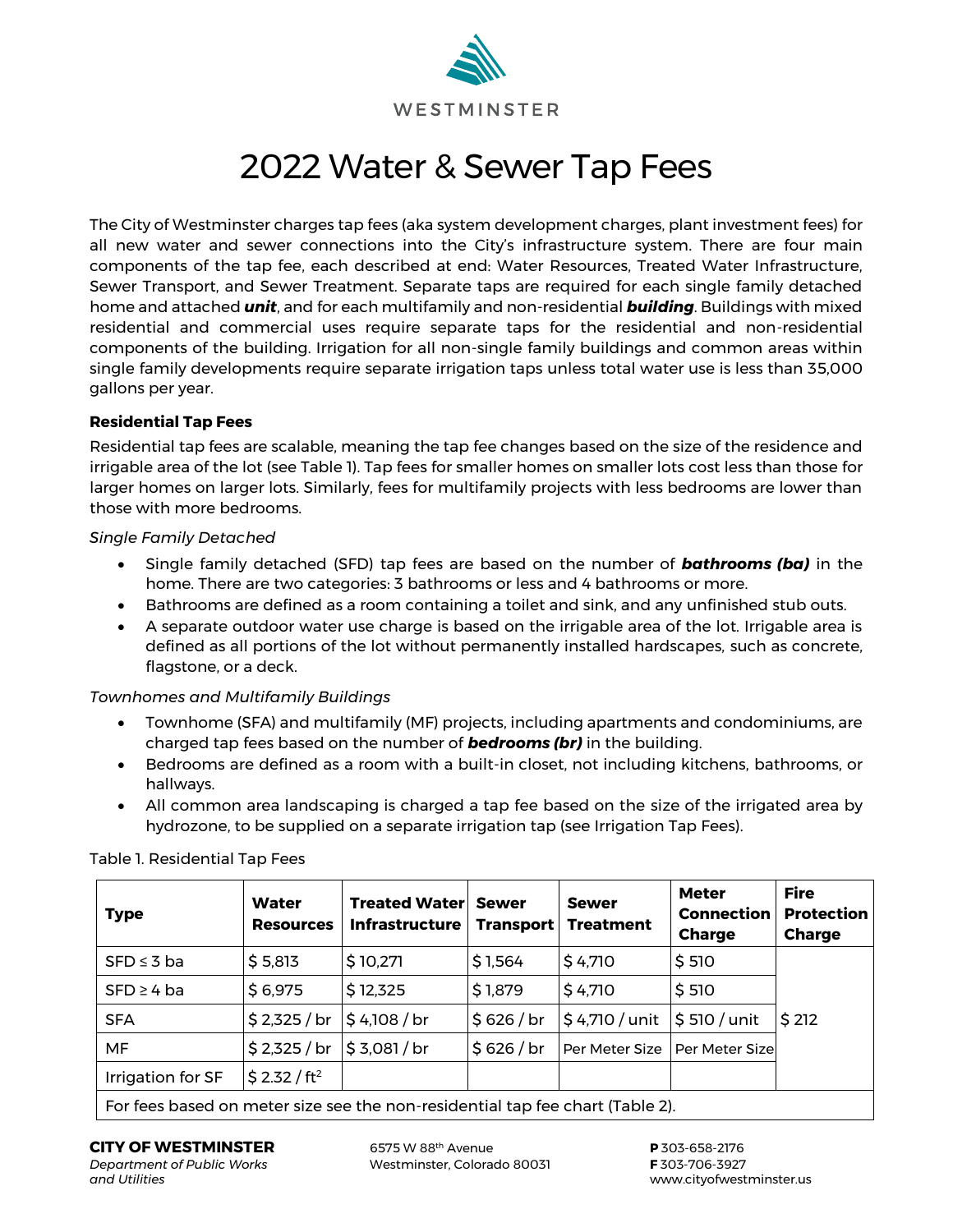# **Non-Residential Tap Fees**

Non-residential tap fees are based on the square footage of the building and type of business, in addition to meter size (Table 2). The city maintains historical water use billing data for multiple business types that allow for accurate projections of annual water demand, as measured in Service Commitments. Meter sizes are determined by the City through a fixture unit count methodology.

| <b>Meter</b><br><b>Size</b>                                               | Water<br><b>Resources</b>             | <b>Treated Water</b><br><b>Infrastructure</b> | <b>Sewer</b><br><b>Transport</b> | <b>Sewer</b><br><b>Treatment</b> | <b>Meter</b><br><b>Connection</b><br><b>Charge</b> | <b>Fire</b><br><b>Protection</b><br><b>Charge</b> |
|---------------------------------------------------------------------------|---------------------------------------|-----------------------------------------------|----------------------------------|----------------------------------|----------------------------------------------------|---------------------------------------------------|
| 3/4"                                                                      | \$14,796<br>per Service<br>Commitment | \$18,487                                      | \$4,614                          | \$9,420                          | \$491                                              | \$212                                             |
| 1"                                                                        |                                       | \$30,812                                      | \$11,075                         | \$22,608                         | \$510                                              |                                                   |
| $1-1/2"$                                                                  |                                       | \$61,625                                      | \$25,381                         | \$51,810                         | \$306                                              |                                                   |
| 2"                                                                        |                                       | \$98,600                                      | \$46,148                         | \$94,200                         | \$382                                              |                                                   |
| 3"                                                                        |                                       | \$215,687                                     | \$99,219                         | \$202,530                        | \$461                                              |                                                   |
| 4"                                                                        |                                       | \$369,750                                     | \$198,438                        | \$405,060                        | \$539                                              |                                                   |
| Contact Staff for Service Commitment calculations and for tap sizes > 4". |                                       |                                               |                                  |                                  |                                                    |                                                   |

Table 2. Non-Residential Tap Fees

# **Irrigation Tap Fees**

Irrigation tap fees are charged by the square footage of landscape in each hydrozone type, not by meter size (Table 3). The size of the water meter determines the connection charge. Separate irrigation taps may not be required if water use is less than 35,000 gallons per year.

Table 3. Irrigation Tap Fees

|                              | Per Square Foot<br>of Irrigated Area |                  |  |
|------------------------------|--------------------------------------|------------------|--|
| <b>Landscape Hydrozone</b>   | <b>Potable</b>                       | <b>Reclaimed</b> |  |
| High (> 10 GSF Annual Use)   | \$3.49                               | \$2.78           |  |
| Medium (4-10 GSF Annual Use) | \$1.94                               | \$1.54           |  |
| Low $(≤ 3 GSF Annual Use)$   | \$0.58                               | \$0.46           |  |

# **Timing of Payment**

Building tap fees are paid at the time of Building Permit issuance. Irrigation tap fees are paid prior to landscape installation.

### **Contacts**

For assistance in estimating tap fees, and for help with any questions, please contact:

Drew Beckwith at 303-658-2386, [dbeckwith@cityofwestminster.us,](mailto:dbeckwith@cityofwestminster.us) or

Brian Donahue at 303-658-2152, [bdonahue@cityofwestminster.us.](mailto:bdonahue@cityofwestminster.us)